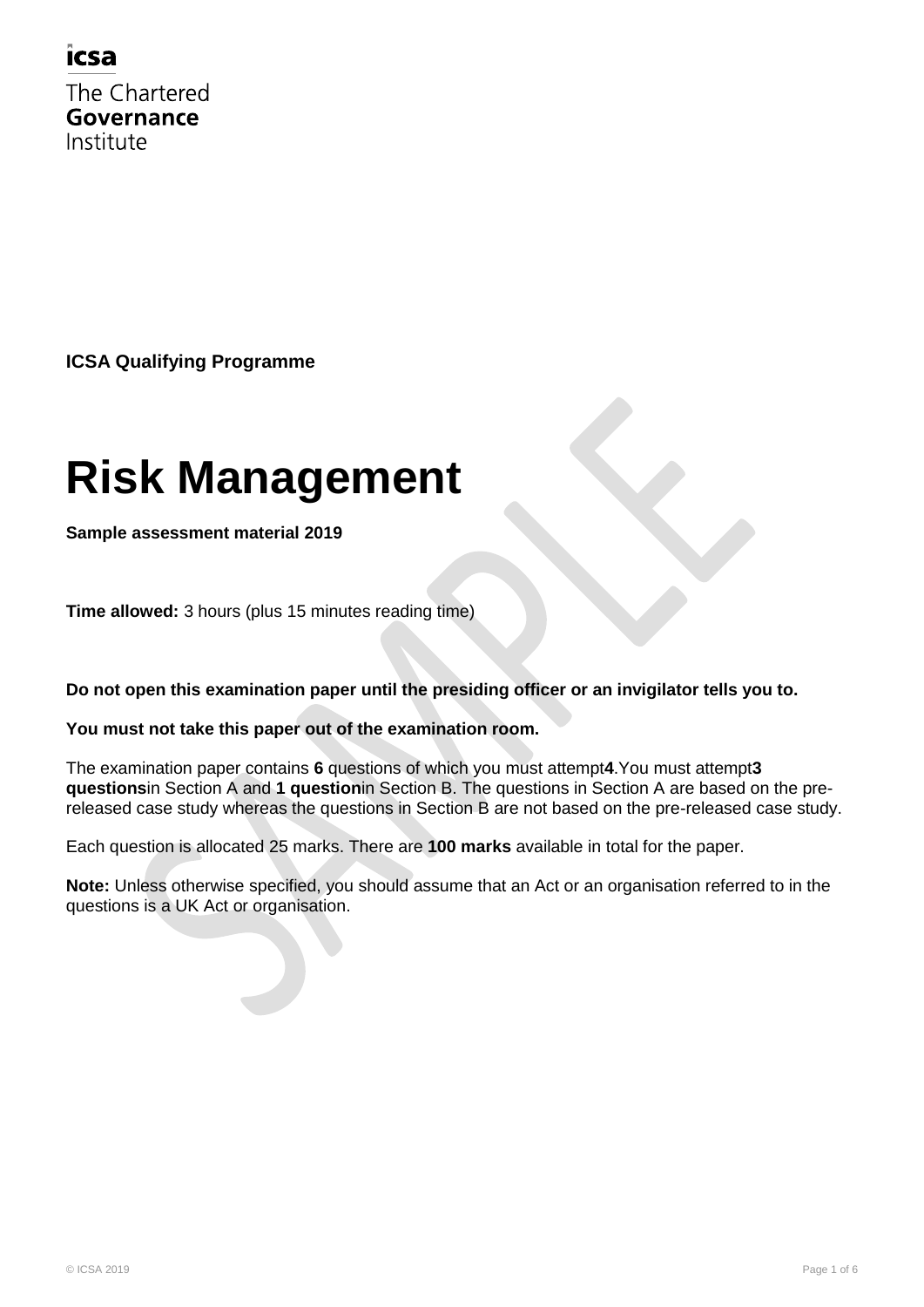# **Case study**

**Chocs plc** 

#### **Background**

Chocs plc (Chocs)was established in 1951 by Peter Davison. After obtaining a chemistry degree at the age of 21, Peter joined a large food manufacturer in their product development department. He was particularly interested in the confectionery making process and later became a master chocolatier. Peter's vision of creating his own production facilityto develop a range of high-end chocolate products, focused on taste,was later realised with the opening of Chocs in 1951, in his home town of Birmingham.

Chocs was started with family money and government support. The opening of the factory in the area was met with great enthusiasm and seen as an opportunity for local jobs and regeneration. The business was heavily involved in the chocolate making process and Peter was keen that his business was "bean to bar".The business became known rapidly for its quality products, ethical business practices and customer focus. Peter"s ethos was "wherever possible we answer "yes" to our customers". He was highly regarded as a businessman and with a reputation for being fair in his dealings. He also took an interest in the wellbeing of the cocoa farmers that supplied the raw materials to the factory.

Peter's vision proved correct and the business has grown consistently throughout its 68 years of production. Despite the consistent success, business growth is now slowing. The financial year-end results for 30<sup>th</sup> June 2019 reflect a turnover of £425million (down by 7% from 2018) and a net worth of £642million (down by 5% from 2018). Profitability has experienced highs and lows over the years. A general decline in profits over the last five years has been attributed to increased competition, rising prices of raw materials and increased labour costs worldwide.

The production strategy of the business has remained consistent – high quality products and choice for the customer. The range of customers and products has expanded. Circa 80% of output is for the retail sector with the remaining 20% being produced for restaurants and other more diverse range sectors, such as specialist cake makers. The business focus is firmly on maintaining its market leader presence while upholding its ethical values. The company sources and purchases 'fairtrade' raw materials although it has experienced a significant rise in prices and is unsure how long it will be able to continue with this.

Chocs has remained a family business in culture and ethos, and at age 99 Peter still tries to attend the AGM each year. The CEO is now Susan Davison, Peter"s grand-daughter, she took over from her father (Peter"s son, Ben, who remains as Chair) in 2011. Although in many ways unrecognisable from 1951, the Birminghamfactory is still the head-office and is the centre of a highly modernised production operation. An external stakeholder would consider this to be a business where all was running well.

- Chocs now has seven sites across the world employing approximately 1,800 people. They differ only in size and capacity but all offer a generalised range of products. At the last Board meeting Susan proposed a review of site capacity with a view to developing specialisation at certain sites, she was concerned that the declining profitability was at least in part due to loss of focus and the risk of Board complacency about future viability; this was not received well by Ben and further discussion was deferred to the next meeting.
- 42% of Chocs shareholding remains with family and family trusts, the remaining 58% is traded (infrequently) on the Alternative Investment Market after a successful IPO led by Ben in 2007. The funding raised enabled expansion, modernisation and a capital return to the family shareholders. The institutional and retail shareholders are mainly longer-term investors and have generally been satisfied with dividend return and share price stability.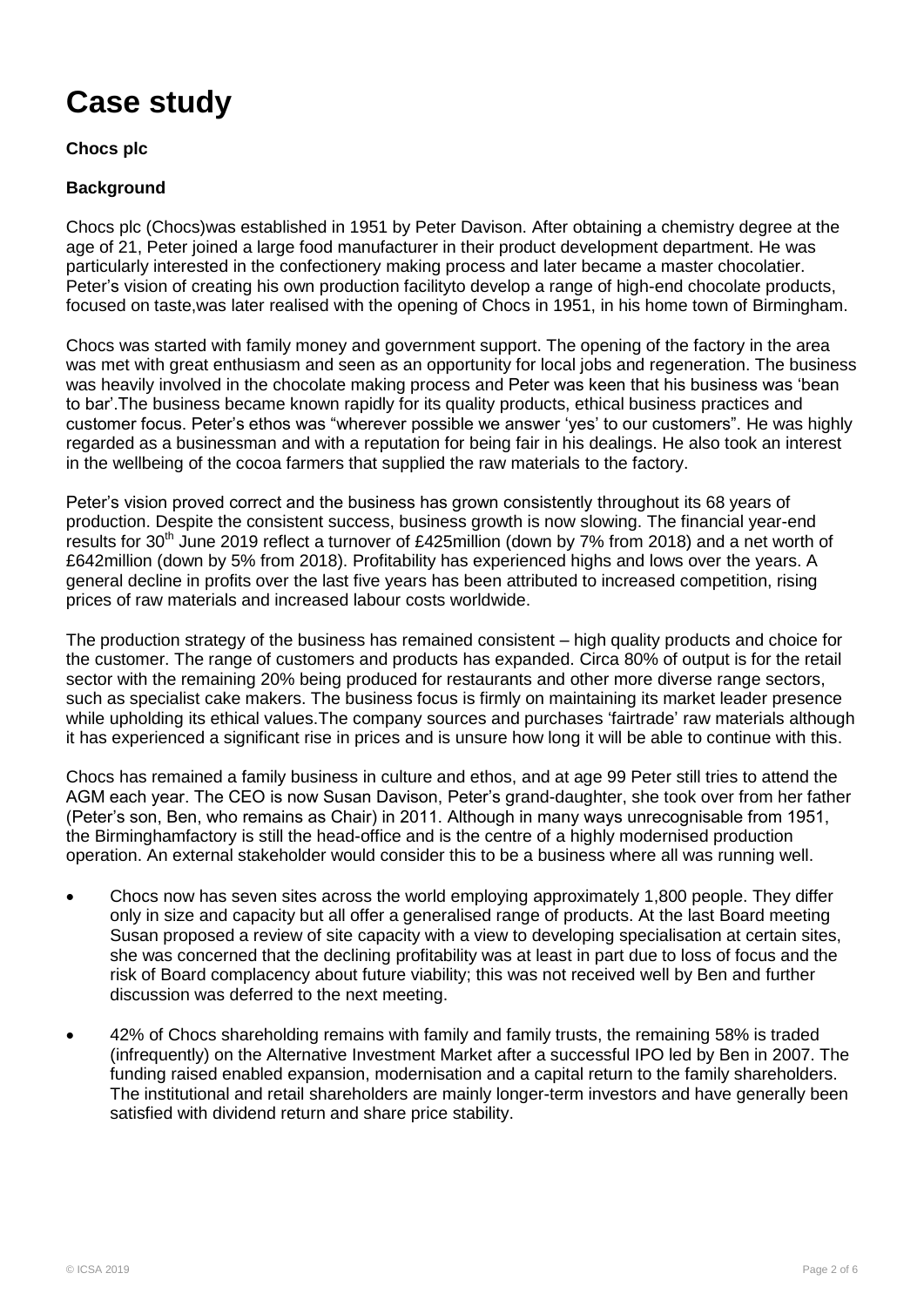#### **Governance**

Chocs has seven directors; three months ago, **you** were appointed as Company Secretary reporting to the CEO.

- two executive directors Susan Davison (CEO) and Kenneth Dwight (CFO);
- three family NEDs Ben Davison (Chairman) and two of his cousins (Peter Balfour and Elsie
- Davison) family NEDs are proposed and elected by a council representing family shareholders;
- two independent NEDs Ramesh Singh (based in Mumbai) and Stefan Volski (based in Warsaw).

The board meets eight times a year (four times in Birmingham and four times at different operating sites of the business). An Audit Committee and a combined Remuneration and Nomination Committee each meet three times a year, usually coinciding with a board meeting. All NEDs are the constituent committee members, and all meetings are attended by the executive directors.

The AIM investors have been happy with this governance arrangement thus far, not least because the financial returns have remained consistent and in line with expectations.

#### **Risk and control**

You were excited at your appointment to such a successful and interesting business, you have made sure you have met each of the directors individually, as well as during meetings. This has raised a number of areas of concern for you.

The key strategic and operational decisions throughout the business seem to be made through closed and un-minuted weekly meetings between Ben (Chairman), Susan (CEO) and Peter Balfour (family NED). Papers presented to Board meetings are short, succinct headline summaries from each operating business. Decisions seem to have already been made and are only brought to the Board for ratification. You have discussed this with Kenneth who told you that this was the culture, he was sometimes at these meetings and that he was treated as family, as his partner is a nephew of Ben.

As Chocs has large scale production capability, health and safety (H&S) features frequently in operational reports, but again is only ever summarised in Board papers, usually in the form of pie charts. Having analysed the figures further, you find that there has been an increase in reportable Health and Safety(H&S) incidents at five out of the seven sites across the past 24 months, but this is barely mentioned in the board reports.

Having read through the Board and Committee papers for the past three years, you find there is very little record of how the directors view the alignment of strategy, risk and control. Each site keeps their own version of a register of the risks pertinent to their site (partly to keep the local H&S regulators satisfied). Each site has a high level of autonomy with regard to its approach to risk management. Monthly local reports regarding risk and any related incidents are amalgamated by a team at the Chocs site in Ireland using a spreadsheet to provide a set of charts which appear as an appendix to the Board papers.

There is no minuted record of director discussion of any level of risk strategy, although you assume this must have happened as there are oblique references to a number of accidents across the world, and to two deaths that have occurred on Chocs sites (one in Poland earlier in the year, and one in Brazil last year). Control, in so far as it exists at all, seems to be delegated to a very low level on individual sites, and then discussed only confidentially at the weekly closed meetings.

Stefan has discussed with you his concerns regarding a lack of risk management awareness. He is also surprised at the lack of apparent concern from the English directors; he has assumed that they just have more experience than him of running this type of business. He is aware of his duties under UK law and plans to raise the issue at the Board meeting, scheduled to be held on the Chocs" site at Sao Paulo next month. He has talked to Ben about the whole H&S and CSR approach but has been told that "CSR is just another acronym designed to take valuable director time".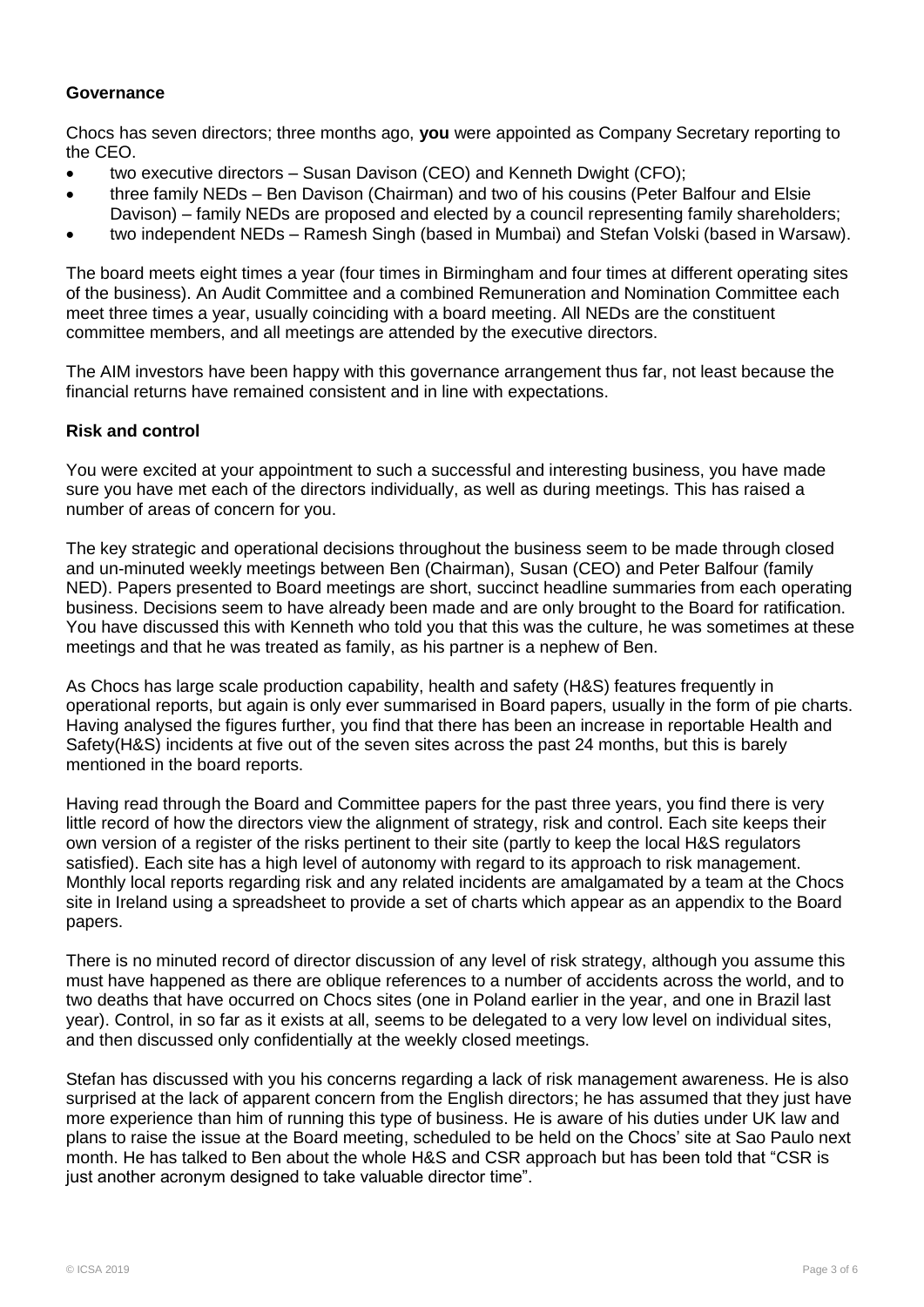It has also been brought to your attention in a conversation with Stefan that cocoa farmers in South America have staged a series of protests over low wages and payments that they have been receiving for their goods and services. Chocs has been wrongly implicated as one of the companies who have attempted to hold down prices. This has received media attention and support groups are threatening a media campaign to boycott Chocs" products.

#### **CEO perception**

Susan asks to meet with you ahead of the Board meeting in Sao Paulo. Whilst asking for your views she talks about her concerns for the future of the business. She tells you that she has recently been reading about 'Black Swan' risk events and the dangers of not being ready for the 'unknown unknowns'.

You made the following rough handwritten notes for your own use and to remind you of this meeting:

#### **Informal notes for further consideration from meeting with CEO**

*Disparate, dysfunctional and ill-informed directors.*

*Major H&S incident with numerous minor injuries at the Sao Paulo site to be reported at the Board meeting, but already being discussed in the Indian media suggesting that the Chocs site has grown too big too quickly.*

*Lack of concern from directors about risk and lack of formal generic risk procedures across the business.* 

*Kenneth only ever focused on direct financial risk – his area of accountability. The external auditors of Chocs have recommended, in each of the past three years, thatChocs ought to establish a robust internal audit function. Ben and Kenneth had always rejected this as unnecessary costs to the business, and this has not been challenged by the NEDs.*

*Family enjoy the worldwide reputation but don't understand the need for wider stakeholder consideration, or even why the AIM investors need to be taken seriously*

*She has just read an article on cyber-risk and realises that this has never been discussed by the directors; technology falls under Kenneth's remit and he has assured her that everything is under control*

*Institutional investor concern at continuing decline in performance.* 

*Activist shareholders pushing for more regular briefings and questioning the lack of an independent majority around the Board table.*

*Frustration of being the third-generation family leader, with her father (Ben) still chairing the business and often saying "this wouldn't have happened in my time". She is also worried about his dismissal (as Chair) of the need for a robust approach to CSR and wider stakeholder accountability.*

*Need for overhaul of governance and senior management structures, but resistance from the family council.*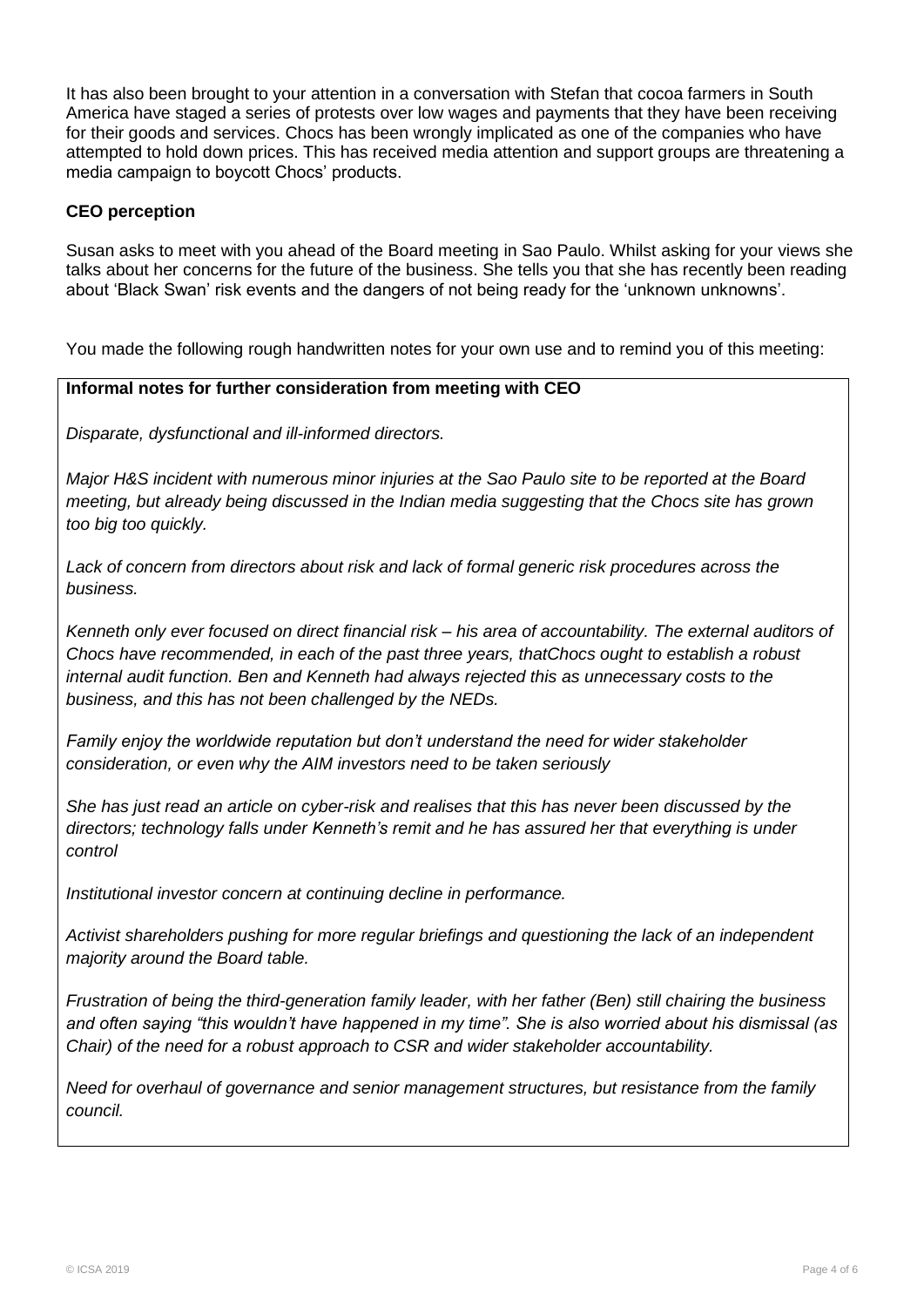## **Section A**

*Answerthree questions in this section.*

(15marks)

(b) Discuss how Chocs could improve its approach to Enterprise Risk Management. Suggest the nature and roles of the people that might be required to drive this initiative.

(10marks)

[Total for Question  $5 = 25$  marks]

2. (a) Prepare a briefing paper for the directors of Chocs which categorises the risks that are apparent. Include in your answer the differentiation between risk and uncertainty, and between controllable and uncontrollable risks.

(15 marks)

(b) Discuss the relevance of risk categorisation and the risk management process of 'identification – assessment – monitoring – control'.

(10marks)

[Total for Question  $2 = 25$  marks]

3. Analyse the need for the directors of Chocs to develop an enhanced "board" awareness of how to control the risks that might emerge from the stakeholder challenges around sustainability and social responsibility atChocs.

[Total for Question  $3 = 25$  marks]

4. Having been challenged by the CEO at the Sao Paulo Board meeting, the family and independent non-executive directors of Chocsare concerned about current practices.

Prepare a report for the Board of Chocs assessing the benefits that could be gained from incorporating a risk register into the company's risk reporting framework.

**\_\_\_\_\_\_\_\_\_\_\_\_\_\_\_\_\_\_\_\_\_\_\_\_\_\_\_\_\_\_\_\_\_\_\_\_\_\_\_\_\_\_\_\_\_\_\_\_\_\_\_\_\_\_\_\_\_\_\_\_\_\_\_\_\_\_\_\_\_\_\_\_\_\_\_\_\_\_\_\_\_**

Your report should include the rationale for a register, examples of how a register might be constructed, what it might contain, and how the register could enhance the control and oversight of risk within Chocs.

[Total for Question  $4 = 25$  marks]